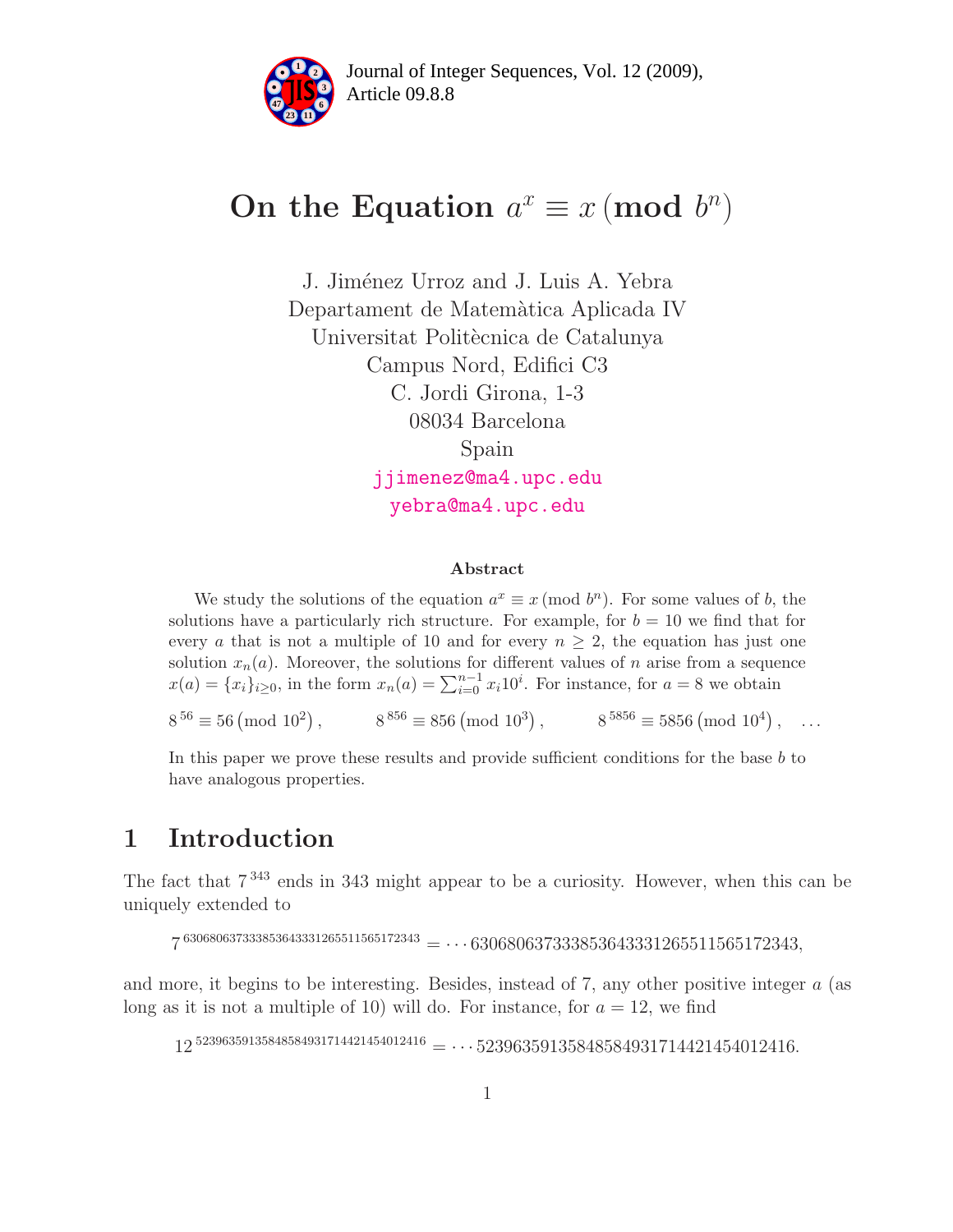More precisely, we prove below that for any positive integer  $a$ , not a multiple of 10, there exists just one infinite sequence of digits,

$$
x(a) = \cdots x_i \cdots x_2 \, x_1 \, x_0
$$

such that for every  $n \geq 2$  the number

$$
x_n(a) = \sum_{i=0}^{n-1} x_i 10^i = x_{n-1} \cdots x_2 x_1 x_0
$$

is the only such number that satisfies

$$
a^{x_n(a)} \equiv x_n(a) \pmod{10^n}.
$$
 (1)

Moreover, this result holds not just for base  $b = 10$ ; an analogous result holds when b is squarefree and such that for every prime  $p|b$  and every prime  $q|p-1$  we have  $q|b$ .

For any positive integer  $a$ , not a multiple of  $b$ , there exists an infinite sequence of  $b$ -digits,

$$
x(a,b)=(\cdots x_i\cdots x_2\,x_1\,x_0)_b
$$

such that for every  $n \geq n(b)$ , which is characterized below, the number

$$
x_n(a,b) = \sum_{i=0}^{n-1} x_i b^i = (x_{n-1} \cdots x_2 \, x_1 \, x_0)_b
$$

<span id="page-1-0"></span>satisfies

$$
a^{x_n(a,b)} \equiv x_n(a,b) \pmod{b^n}.
$$
 (2)

For instance, for  $b = 6$  and  $a = 4$  we have

$$
x(4,6) = \cdots 3211201450455542325540435055354110453104_6,
$$

so that when, say,  $n = 11$ , we get

$$
x_{11}(4,6) = 54110453104_6 = 344639488
$$
 and  $4^{344639488} \equiv 344639488 \pmod{6^{11}}$ .

When the base  $b$  is not squarefree, instead of multiples of  $b$ , we must remove any multiple of  $s(b)$ , the squarefree part of b, for obvious reasons.

Finally, the conditions described above are suffcient to guarantee the existence of at least one such sequence  $x(a, b)$ , but they are not necessary. It might be the case that for some other base b and some value of a there exist a sequence  $x(a, b)$  as above. As an example we have for  $b = 9$  and  $a = 4$  the sequence  $x(4, 9) = \cdots 4444444_9$ .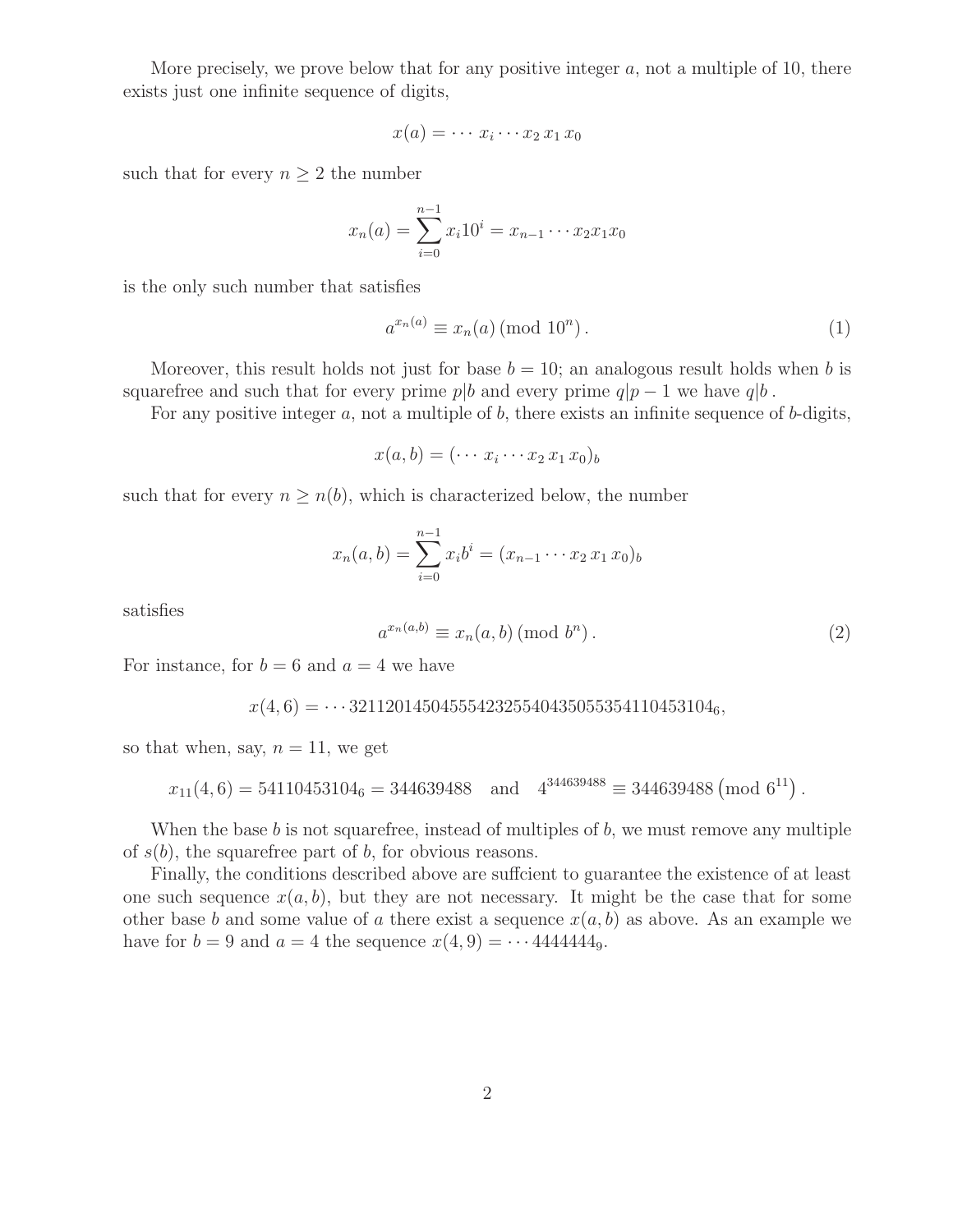#### 2 Main results

We only use elementary number theory and refer to Hardy and Wright [\[1\]](#page-7-0) or Riesel [\[2\]](#page-7-1) for any concept not defined here. We will write the prime factorization of an integer  $b$  as  $b = \prod_p p^{v_p(b)}$ , and denote by  $e(b) = \max_{p \mid b} \{v_p(b)\}\$ , the highest power of a prime dividing b. We will also denote  $s(b) = \prod_{p|b} p$  the squarefree part of b.

<span id="page-2-0"></span>**Theorem 1.** For every pair of integers a, b there exists an integer  $x \geq e(b) + 1$  such that

 $a^x \equiv x \pmod{b}.$ 

For the proof we will need the following observation.

<span id="page-2-1"></span>**Lemma 2.** Let a, b integers and  $x > e(b)$  a solution to the equation

$$
a^x \equiv x \pmod{\varphi(b)}.
$$

Then

$$
a^{a^x} \equiv a^x \pmod{b}.
$$

*Proof:* Let  $b = b_1b_2$  where  $gcd(b_1, a) = 1$  and if  $p|b_2$  then  $p|a$ . Then  $\varphi(b_1)|\varphi(b)$  and, hence,  $a^x \equiv x \pmod{\varphi(b_1)}$ . It is now a simple consequence of Euler's theorem to get

$$
a^{a^x} \equiv a^x \pmod{b_1}.
$$

On the other hand, we trivially have

$$
a^{a^x} \equiv a^x \equiv 0 \pmod{b_2}.
$$

The result now follows from the Chinese Remainder Theorem.

Proof of Theorem [1:](#page-2-0) We proceed by induction on b, noting that the result is trivial for  $b = 1, 2$ . Let us suppose we have already proven the theorem for every integer less than b and we want to prove the result for b. We will also suppose  $a > 1$ . Now, noting that  $\varphi(b) < b$ we can apply induction to obtain a solution  $x \geq e(\varphi(b)) + 1$  to the equation

$$
a^x \equiv x \pmod{\varphi(b)}.
$$

In this case, since  $e(\varphi(b)) \geq e(b) - 1$  by definition, we can apply Lemma [2](#page-2-1) to get

$$
a^{a^x} \equiv a^x \pmod{b}.
$$

Now, noting that  $a^x = (1 + (a - 1))^x = \sum_{j=0}^x {x \choose j}$  $j(x_j)(a-1)^j \geq 1+x$  for any integers  $a>1$  and  $x \geq 0$ , we get  $a^x \geq x+1 \geq e(b)+1$ , as desired.

**Definition:** We say that an integer b is a *valid base* if for every prime  $p|b$  and every prime  $q|p-1$  we have  $q|b$ . We will let  $n(b)$  be the minimum integer such that  $(p-1)|b^{n(b)}$  for every  $p|b.$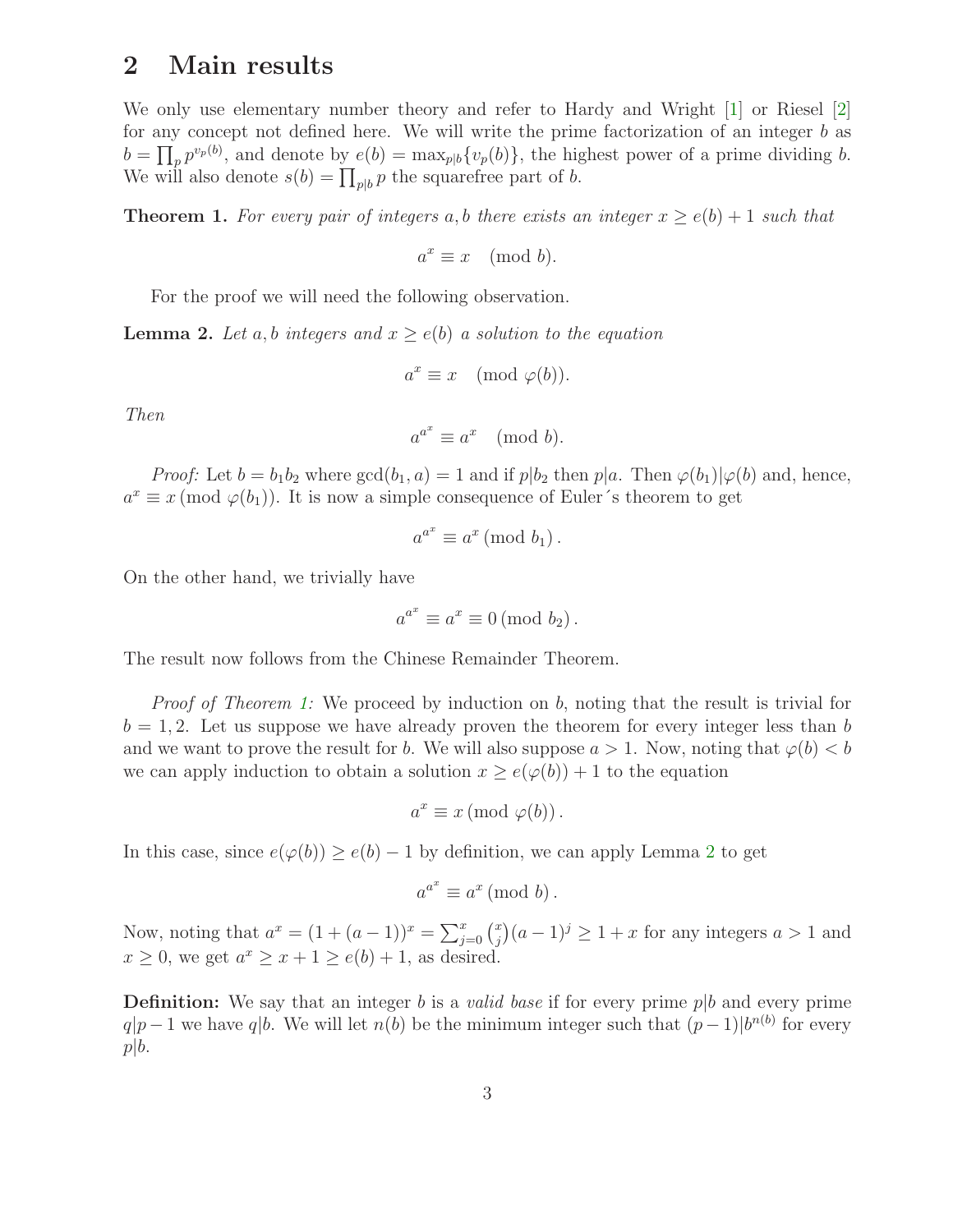**Remarks:** The existence of such an integer  $n(b)$  is clear from the definition of valid base. It is straightforward to see that a valid base b must be even. It is also easy to see that  $b =$  $2, 4, 6, 8, 10, 12, 16, 18, 20, 24,$  and 30 are the first valid bases while  $b = 2, 6, 10, 30, 34, 42, 78, 102$ and 110 are the first valid squarefree bases. Observe also that when b is squarefree,  $n(b)$  =  $\max_{p|b} {\max_{q|b} \{v_q(p-1)\}}$ . Thus, we have  $n(10) = 2$  and  $n(34) = 4$ , while  $n(100) = 1$ .

Apart from the bases given in this Remark, one can ask whether there exist other valid bases and how to find them. The following list provides different ways of constructing new valid bases. In particular we note the existence of infinitely many valid bases.

- The product of valid bases is a valid base.
- If b is a valid base and p is a prime such that  $p-1|b^r$ , for some r, then pb is also a valid base.
- $b = m!$  is a valid base for every m.
- For every integer r,  $b = \prod_{p \le r} p$  is a valid base.

The first two statements are direct consequences of the definition. For the third and fourth we just have to note that if p|b and  $q|p-1$ , then  $q \leq m$  in the third statement, while  $q \leq r$ in the last one.

The main result, where we denote the number  $x_n(a, b)$  by  $x_n$  for short, follows.

<span id="page-3-0"></span>**Theorem 3.** Let b be a valid base, and  $s(b)$  its squarefree part. Then, for every integer a not a multiple of  $s(b)$  there exist a unique sequence  $\{c_n\}_{n\geq n_b}$  of digits,  $0 \leq c_n < b$ , such that the integers  $x_{n+1} = x_n + c_n b^n$  verify

$$
a^{x_n} \equiv x_n \pmod{b^n},
$$

for every  $n > n(b)$ .

*Proof:* To clarify the argument, we first present the case when b is a squarefree integer. In all the cases below, we will proceed by induction on  $n$ .

**Case I:** b is squarefree and  $gcd(a, b) = 1$ .

Suppose that for some  $n \geq n(b)$ 

$$
a^{x_n} \equiv x_n \pmod{b^n}.
$$

(Observe that we know this is true for  $n = n(b)$  by Theorem [1](#page-2-0) with  $b^{n(b)}$  instead of b). Then,

$$
a^{x_n} \equiv x_n + c_n b^n \pmod{b^{n+1}},
$$

for some  $0 \leq c_n < b$ . Now, it is immediate to observe that for a valid base it is always true that  $\varphi(p^{n+1})|b^n$  for every integer  $n \ge n(b)$  and every prime  $p|b$ . Hence, since  $a^{\varphi(p^{n+1})} \equiv$ 1 (mod  $p^{n+1}$ ), we have, for every integer m

$$
a^{mb^n} \equiv 1 \pmod{b^{n+1}},
$$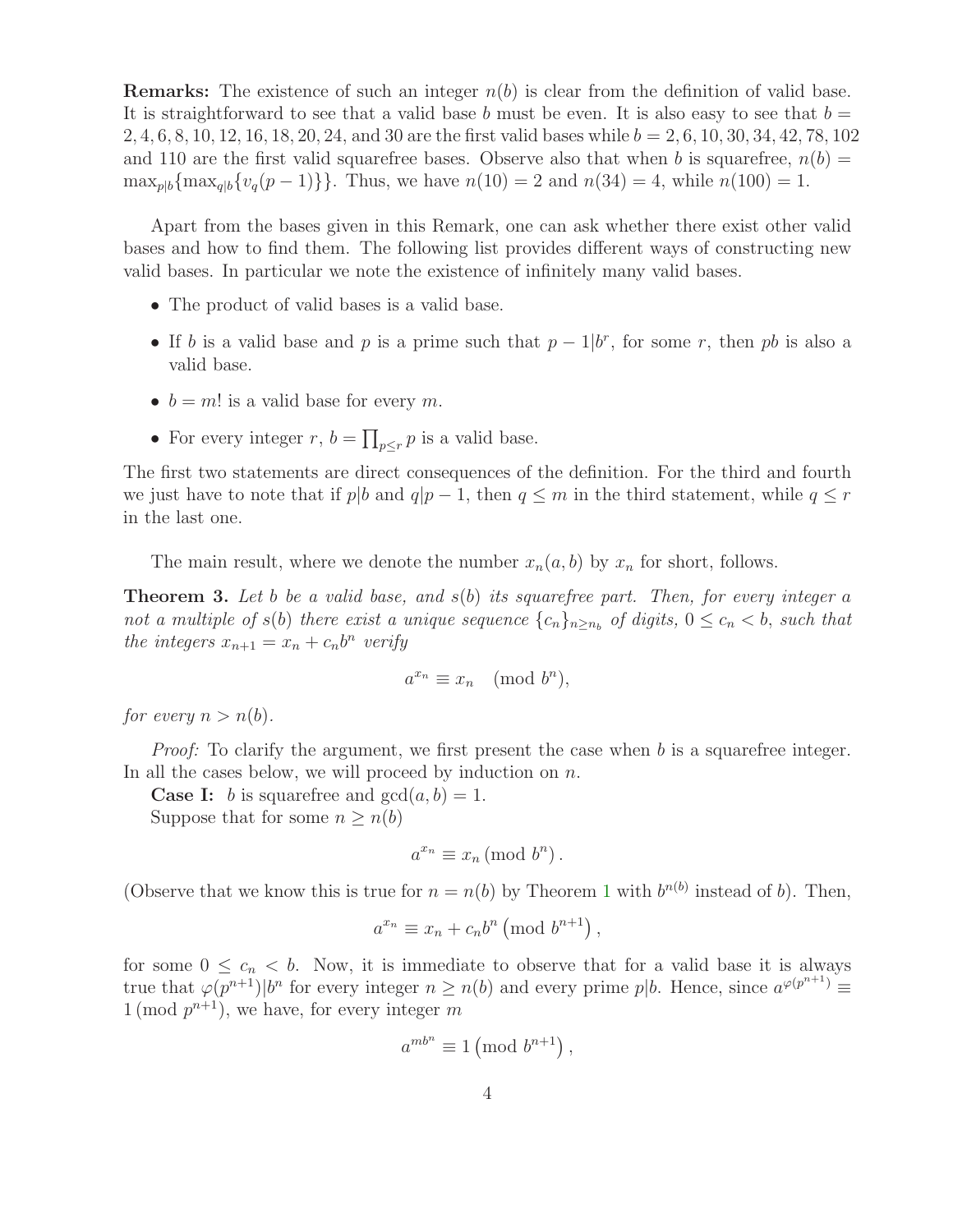by the Chinese Remainder Theorem. In particular

$$
a^{x_n+c_n b^n} \equiv a^{x_n} \left( \text{mod } b^{n+1} \right) \equiv x_n + c_n b^n \left( \text{mod } b^{n+1} \right),
$$

that is

$$
a^{x_{n+1}} \equiv x_{n+1} \pmod{b^{n+1}},
$$

and the selection of  $c_n$  is unique.

<span id="page-4-0"></span>**Case II:** b is squarefree and  $gcd(a, b) > 1$ .

Let  $b = b_1b_2$  be such that  $gcd(b_1, a) = 1$ , and  $b_2|a$ . Again the proof proceeds by induction, and we suppose

$$
a^{x_n} \equiv x_n \pmod{b^n} \equiv x_n + c_n b^n \pmod{b^{n+1}},\tag{3}
$$

.

for  $n \geq n(b)$ . In this case, and in the same way as before, we have for every integer m

$$
a^{mb^n} \equiv 1 \left( \text{mod } b_1^{n+1} \right),
$$

since  $gcd(a, b_1) = 1$ . In particular

$$
a^{x_n+c_n b^n} \equiv a^{x_n} \left( \text{mod } b_1^{n+1} \right) \equiv x_n + c_n b^n \left( \text{mod } b_1^{n+1} \right)
$$

On the other hand, it is easy to see that  $b_2^{n+1}$  gcd $(a^{x_n+c_nb^n}, x_n+c_nb^n)$ . Indeed, if  $x_n \ge n+1$ then trivially  $b_2^{n+1} |a^{x_n+c_n b^n}$  and  $b_2^{n+1} | \gcd(a^{x_n}, b^{n+1})$ . Hence,  $b_2^{n+1}$  divides  $x_n + c_n b^n$  by [\(3\)](#page-4-0). Furthermore,  $x_n > 0$  and so, again by [\(3\)](#page-4-0), we can see that  $b_2^n | x_n$  and, in particular,  $x_n \ge n+1$ . Hence,

$$
a^{x_n+c_n b^n} \equiv x_n + c_n b^n \pmod{b_2^{n+1}},
$$

and the result follows from the Chinese Remainder Theorem.

**Case III:** b is not squarefree and  $gcd(a, b) = 1$ .

Let  $b = \prod p^{v_p(b)} = P_1^{\alpha_1}$  $P_1^{\alpha_1} \cdots P_r^{\alpha_r}$  where  $\alpha_1 < \alpha_2 < \cdots < \alpha_r$  and  $P_i$  are squarefree for  $i = 1, \ldots, r$ . We will also denote  $B_j = \prod_{i=1}^{j-1} P_i^{\alpha_i}$ , and  $B_1 = 1$ . Suppose again

$$
a^{x_n} \equiv x_n \pmod{b^n}
$$

for some  $n \geq n(b)$ . Then

$$
a^{x_n} \equiv x_n + c_{1,1,n}b^n \pmod{P_1b^n},
$$

and  $0 \leq c_{1,1,n} < P_1$ . Again, as before,  $\varphi(p^{nv_p(b)+1})|b^n$  for any  $n \geq n(b)$  and  $p|P_1$ , so that, arguing as before, we get that for any integer  $m$ 

$$
a^{mb^n} \equiv 1 \pmod{P_1 b^n}.
$$

In particular,

$$
a^{x_n+c_{1,1,n}b^n} \equiv a^{x_n} \pmod{P_1b^n} \equiv x_n + c_{1,1,n}b^n \pmod{P_1b^n}
$$
.

Repeating this process, and noting that  $\varphi(p^{nv_p(b)+i})|P_1^{i-1}b^n$ , we get

$$
a^{x_{n,1}} \equiv x_{n,1} \pmod{P_1^{\alpha_1}b^n},\tag{4}
$$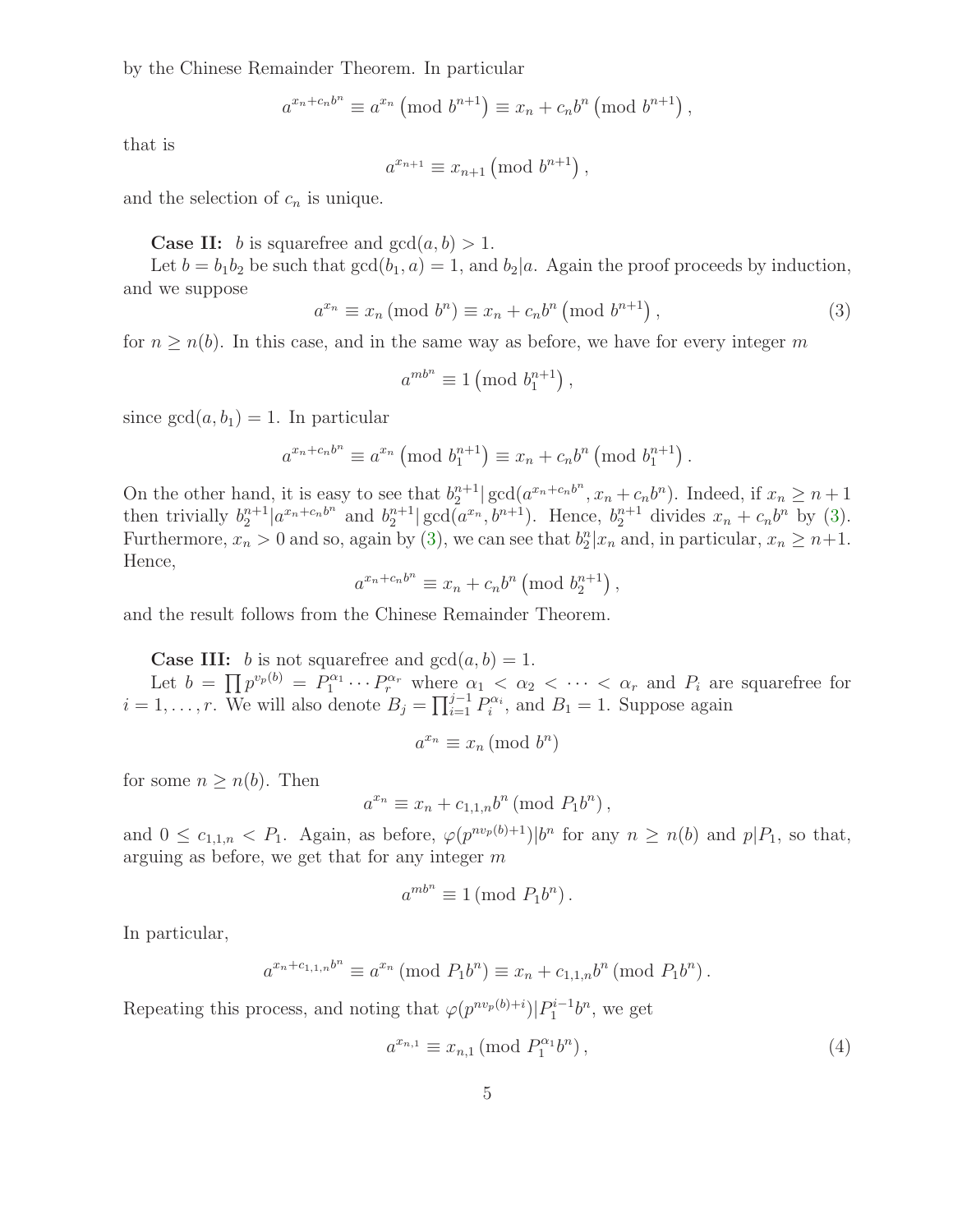for a unique

$$
x_{n,1} = x_n + \left(\sum_{i=0}^{\alpha_1 - 1} c_{i,1,n} P_1^i\right) b^n,
$$

where  $0 \leq c_{i,1,n} < P_1$ . Now we just have to note that for any  $1 \leq l \leq r$  and any  $j_l < \alpha_l$  we have  $\varphi(p^{nv_p(b)+j_l})|P_l^{j_l-1}B_l b^n$ . By iterating the previous process, we can then build a unique

$$
x_{n+1} = x_n + \left(\sum_{j=1}^r \sum_{i=0}^{\alpha_j - 1} c_{i,j,n} P_j^i B_j\right) b^n,
$$

where  $c_{i,j,n} \leq P_j - 1$ , such that

$$
a^{x_{n+1}} \equiv x_{n+1} \pmod{b^{n+1}}.
$$

Hence, since

$$
\sum_{j=1}^r \sum_{i=0}^{\alpha_j-1} c_{i,j,n} P_j^i B_j \le \sum_{j=1}^r (P_j - 1) \sum_{i=0}^{\alpha_j-1} P_j^i B_j = \sum_{j=1}^r (P_j^{\alpha_j} - 1) B_j = \sum_{j=1}^r (B_{j+1} - B_j) = b - 1,
$$

the result follows.

**Case IV:** b is not squarefree and  $gcd(a, b) > 1$ .

The proof is now the same as in Case II and we omit it.

**Remark:** It is very important to notice that, whenever  $n \geq n(b)$ , even if the solution guaranteed by Theorem [1](#page-2-0) is  $x \geq b^n$ , we can find another one  $y < b^n$ . Hence, for any integer  $n \geq n(b)$  the integer  $x_n$  indeed gives the n first digits in base b of the integer  $x_m$  for every  $m \geq n$ . To see this, observe that if

$$
a^x \equiv x \pmod{b^n},
$$

and  $x > b^n$ , then  $x = \sum_{i=0}^{n-1} c_i b^i + \sum_{i=n}^k c_i b^i = y + b^n Y$  for some  $y \neq 0$ , since otherwise a is a multiple of  $s(b)$ . But then,

$$
y \equiv 0 \pmod{b_2^n},
$$

since  $a^x \equiv 0 \pmod{b_2^n}$  and  $a^x \equiv y \pmod{b_2^n}$ . But then,  $y \ge b_2^n \ge e(b_2)n$ , and we also have

$$
a^y \equiv 0 \equiv y \pmod{b_2^n}.
$$

Finally, since  $n \ge n(b)$ ,  $a^{b^n} \equiv 1 \pmod{b_1^n}$ , and so

$$
a^y \equiv y \pmod{b_1^n}.
$$

The result is now a consequence of the Chinese Remainder Theorem.

<span id="page-5-0"></span>Besides, it is easily verified that when  $b = 10$  there is just one solution  $y < 10^{n(10)} = 100$ for every a (not a multiple of 10), since it suffices to check values of a mod 100. Thus there is a unique sequence  $x(a)$  for every a. Although this seems to be the case for all valid bases b, it does not follow from Theorem [1.](#page-2-0)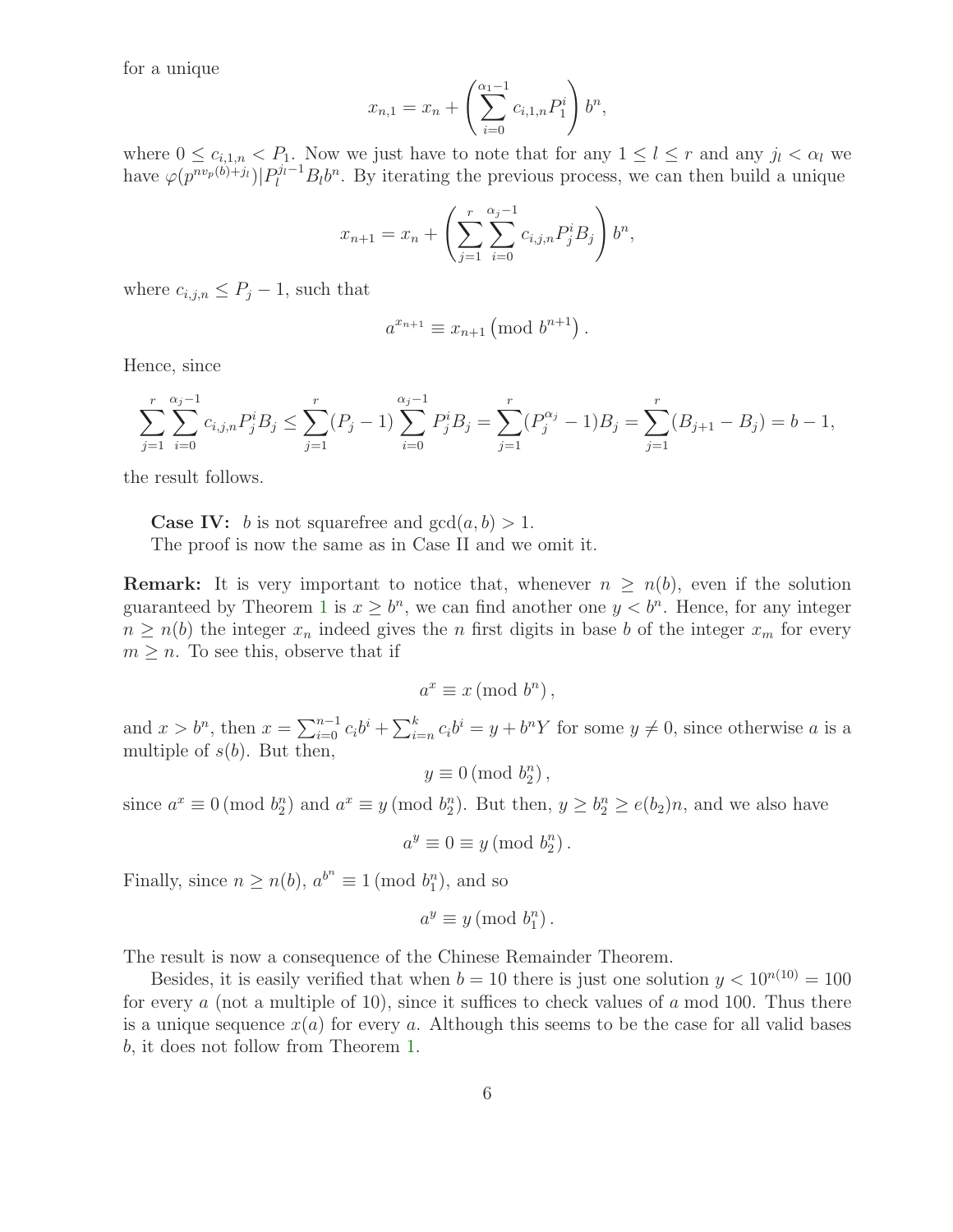**Corollary 4.** If b is a valid base, for every integer a, not a multiple of  $s(b)$ , there exist a sequence  $\{x_n\}_{n\geq 0}$  of digits  $0 \leq x_n < b$  such that the integers

$$
x_n(a,b) = \sum_{i=0}^{n-1} x_i b^i = (x_{n-1} \cdots x_2 \, x_1 \, x_0)_b
$$

verify

 $a^{x_n(a,b)} \equiv x_n(a,b) \pmod{b^n}$ ),  $(2)$ 

for every  $n \geq n(b)$ . When b is squarefree,  $s(b) = b$  and this holds for every integer a, not a multiple of b. For  $b = 10$  there exists just one such sequence  $x(a)$ .

#### 3 Other bases

As we mentioned in the introduction, Corollary [4](#page-5-0) uses sufficient conditions for the base b to ensure the existence of a sequence  $x(a, b)$  for any nontrivial integer a. When b is not a valid base, however, a sequence  $x(a, b)$  can still appear for some integers a. Indeed, as we can see in the proof of Theorem [3,](#page-3-0) the only condition needed is that  $a^{c_n b^n} \equiv 1 \pmod{b^{n+1}}$  holds. This is true for any valid base, but we can build many other examples for invalid bases. For example, consider an integer b and let  $m|b-1$  such that  $m^b \equiv -1 \pmod{b}$ , and let  $a = m^m$ . Then it is easy to see by induction that  $m^{b^r} \equiv -1 \pmod{b^r}$  for any r, and so

$$
ma^{\frac{b-1}{m}\sum_{i=0}^{n-1}b^i} = m^{b^n} \equiv -1 \pmod{b^n}.
$$

On the other hand

$$
m\left(\frac{b-1}{m}\right)\sum_{i=0}^{n-1}b^{i} = b^{n} - 1 \equiv -1 \pmod{b^{n}},
$$

and so  $x(a, b) = \left(\frac{b-1}{m}\right)$  $\left(\frac{-1}{m}\right)_b$  is the desired sequence which provides a solution to the equation  $a^{x_n} \equiv x_n \pmod{b^n}$  for every n. The example at the end of the introduction,  $x(4, 9) = \overline{4}_9$ , is a particular case of this example with  $m = 2$ ,  $b = 9$ . Also this framework allows us to prove the following simple example

**Corollary 5.** Let  $b > 1$  an odd integer and  $a = (b-1)^{b-1}$ . Then

 $a^{x_n} \equiv x_n \pmod{b^n}$ ,

for any n and  $x_n = \sum_{i=0}^{n-1} b^i$ . In other words,  $x(a, b) = \overline{1}_b$ .

#### 4 Acknowledgments

This work was partially supported by Secretaría de Estado de Universidades e Investigación del Ministerio de Educación y Ciencia of Spain, DGICYT through grants MTM2006-15038-C02-02, TSI2006-02731 and MTM2009-11068 for the first author and TEC2005-03575 for the second author. It was done while the first author was visiting CRM at Montreal, and he wishes to thank this institute for its hospitality. Finally, the authors want to thank M. C. Muñoz Lecanda.